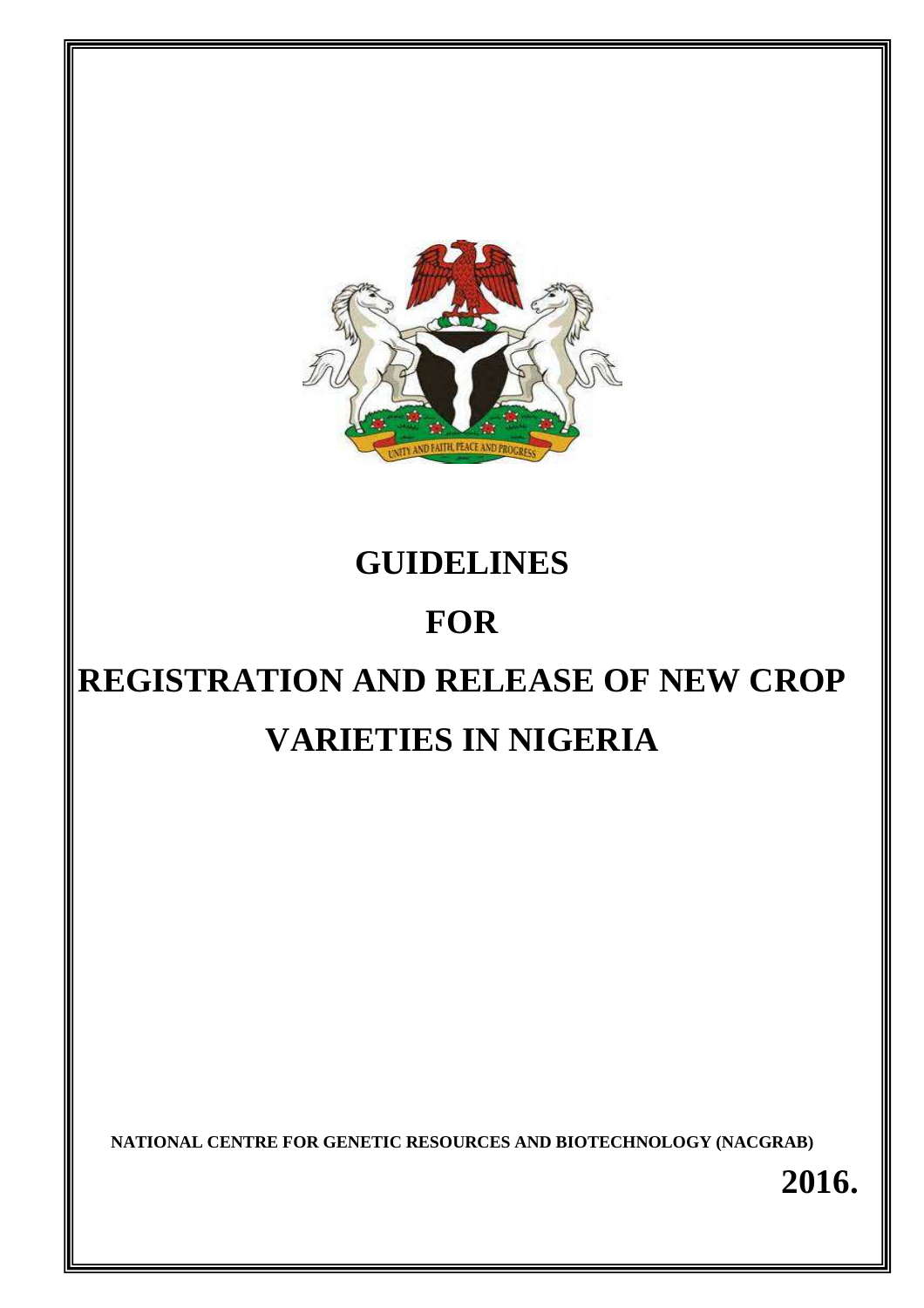#### **FOREWARD**

The Federal government of Nigeria is committed to regulatory standard that will keep food safe for human and animals, protect genetic resources base and the entire environment. Consequent of this, Decree No. 33 of 1987 was promulgated to establish the National Crop Varieties and Livestock Breeds Registration and Release Committee (NVRC). The activities of this Committee and its Sub- technical committees are to be co-ordinated by the National Centre for Genetic Resources and Biotechnology (NACGRAB), a parastatal in the Federal Ministry of Science and Technology. The Decree spelt out the responsibilities and functions of the Committee. Primarily, to register and release superior crop varieties, livestock breeds and fish strains to farmers and industries.

Since inauguration in 1989, the National Committee has held 24 meetings. These meetings as at date have resulted into registration and release of 600 varieties from 38 crop species. Likewise, 166 varieties from 10 crops have been entered into ECOWAS regional catalogue.

However, during some of the Technical Sub-Committee (TSC) meetings, few applications were turned down for re- presentation or rejected outright, not because the varieties are not novel, but most times, the applicant did not follow the expected guidelines. It is against this backdrop that this document on guidelines for registration and release of new crop varieties in Nigeria is produced to enhance the process. It describes the composition and functions of the committees, the requirement and how to nominate a new crop variety for registration and release. Some of the requirements are from decisions reached in the past by the Committee. This guideline is in harmony with the International standard and requirements at the ECOWAS sub-regional level.

Meanwhile, this edition is not conclusive in content. Work is in progress to incorporate the distinctness, uniformity and stability (DUS) protocol for all cultivated crops, the possibility of application fee, legislation on intellectual property rights (IPR) and process for registration of Genetically Modified (GM) crop varieties. All these will be added in the next edition.

I hereby acknowledge the supports and contributions of the Chairman NVRC, Chief O. Awoyemi; the Chairman, TSC (crops) Prof. O.O. Olufajo and members, as well as NACGRAB technical staff towards the production of this maiden edition.

*Dr. Sunday E. ALADELE*  Registrar, National Varietal Release Committee. Nigeria.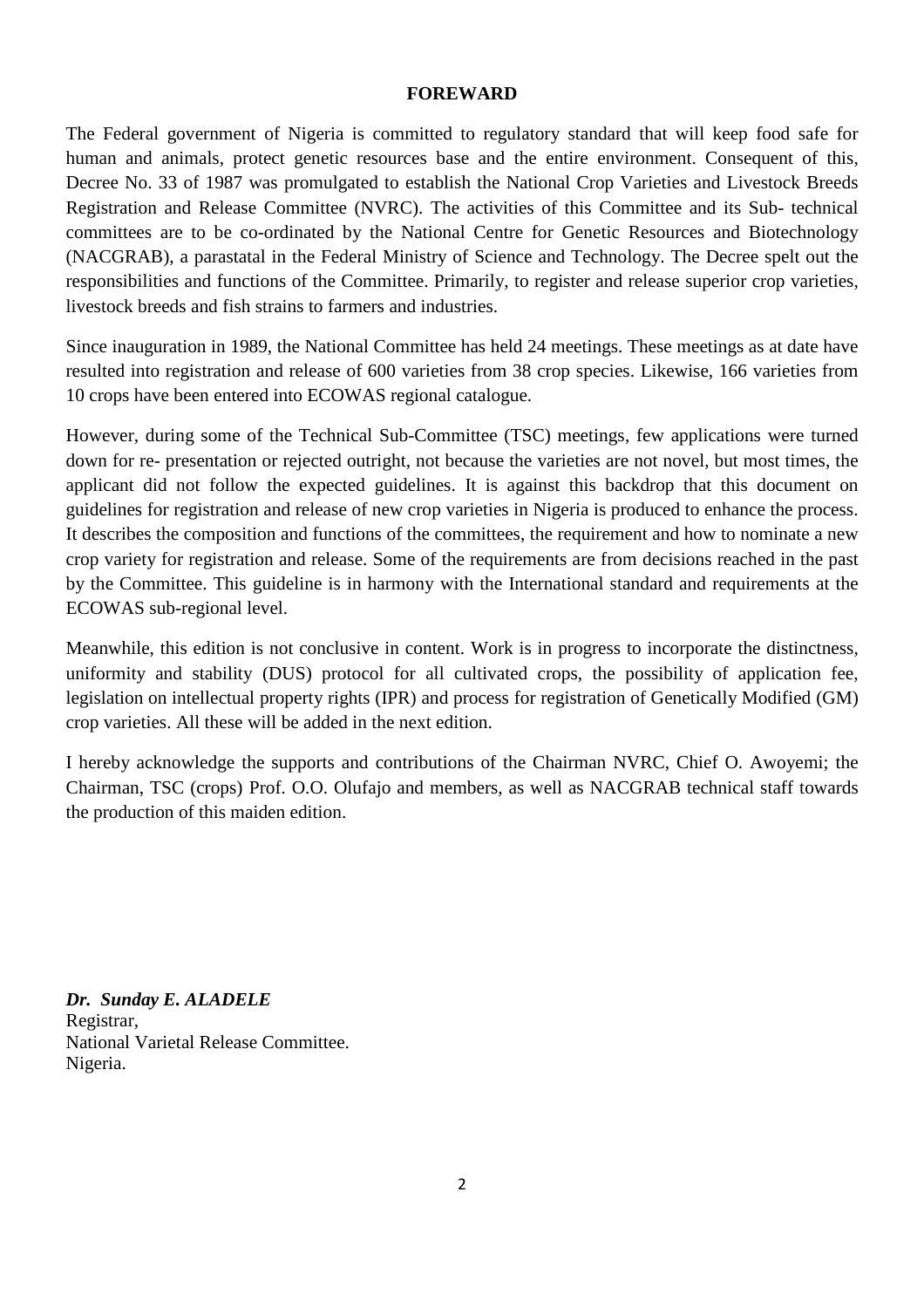# **TABLE OF CONTENTS**

#### **Section A**

- 1.0 Establishment of National Crop Varieties and Livestock Breeds Registration and Release Committee.
- 2.0 Responsibilities of the Registrar.
- 3.0 Composition and functions of the National Committee.
- 4.0 Composition and functions of the Technical Sub-Committee on Crops.
- 5.0 Purpose of Registration and Release of New Crop Varieties.
- 6.0 Reasons for breeding New Crop Varieties.

#### **Section B**

- 1.0 Requirements for a crop to be Registered and Released as a New Variety.
- 2.0 How to nominate a New Crop Variety for Registration and Release.
- 3.0 Crop descriptors.
- 4.0 Who can nominate a crop variety for Registration and Release?
- 5.0 Rejection of a New Variety nominated for Registration and Release.
- 6.0 De-registration of already Registered and Released Varieties.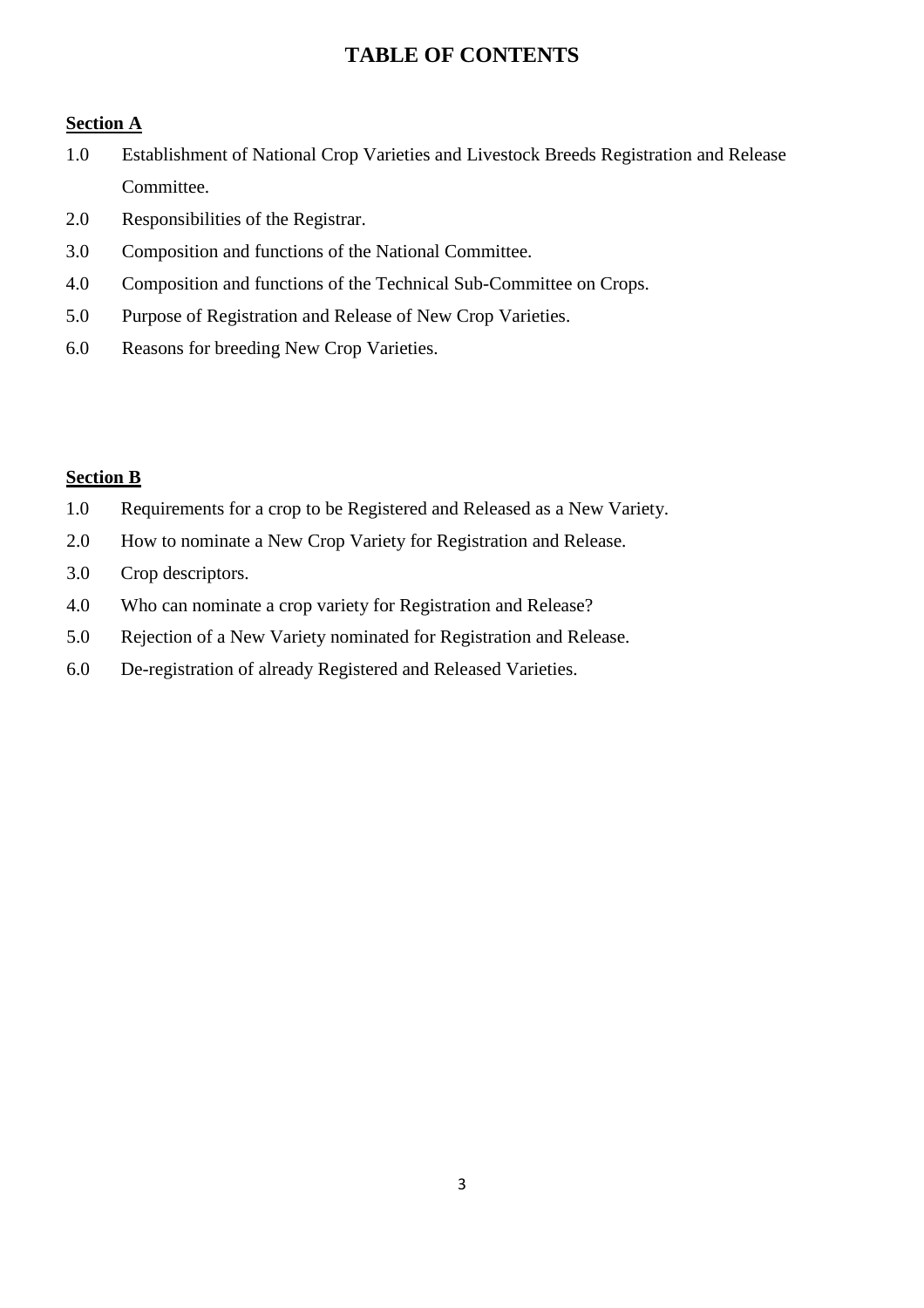#### **SECTION A**

# 1.0 **Establishment of National Crop Varieties and Livestock Breeds Registration and Release Committee**

In the past, there was no national institution mandated to validate claims by any individual or organisation on the development of new crop varieties or livestock breeds. Against this backdrop, the Federal Government of Nigeria promulgated Decree No. 33 of 1987 that established the National Crop Varieties and Livestock Breeds' Registration and Release Committee. For the purpose of this Decree, a Registrar is appointed for the enforcement of this Decree. The Registrar shall be the Head of the Genetic Resources Unit (now Director/CEO, National Centre for Genetic Resources and Biotechnology (NACGRAB)) in the Federal Ministry of Science and Technology.

#### 2.0 **Responsibilities of the Registrar**

The Registrar who shall be the Director/CEO of National Centre for Genetic Resources and Biotechnology (NACGRAB) shall be responsible to:

- i. Enforce the provisions of Decree No. 33, 1987 for National Crop Varieties and Livestock Breeds Registration and Release.
- ii. Convey and organise the National and Technical meetings for Crop Varieties, Livestock Breeds and Fish Strains Registration and Release.
- iii. Receive and verify application forms for Release and Registration.
- iv. Request additional information to regularize missing information.
- v. Verify that the new variety fulfils the Distinctiveness, Uniformity and Stability (DUS) and Value for Cultivation and Use (VCU) requirements.
- vi. Notify the applicant of rejection or acceptance of the application(s).
- vii. Publish the registration in the official national Catalogue.
- viii. Notify the applicant of the approval of the new variety through a memo.
- ix. Appoint members of his staff to assist in running the secretariat of National Crop Varieties, Livestock Breeds and Fish Strains Registration and Release Committee.
- x. Recommend to the Minister of Science and Technology for the approval of members of Technical Sub-Committee or any other professional or organization(s) that are supposed to be part of the crop varieties registration meeting.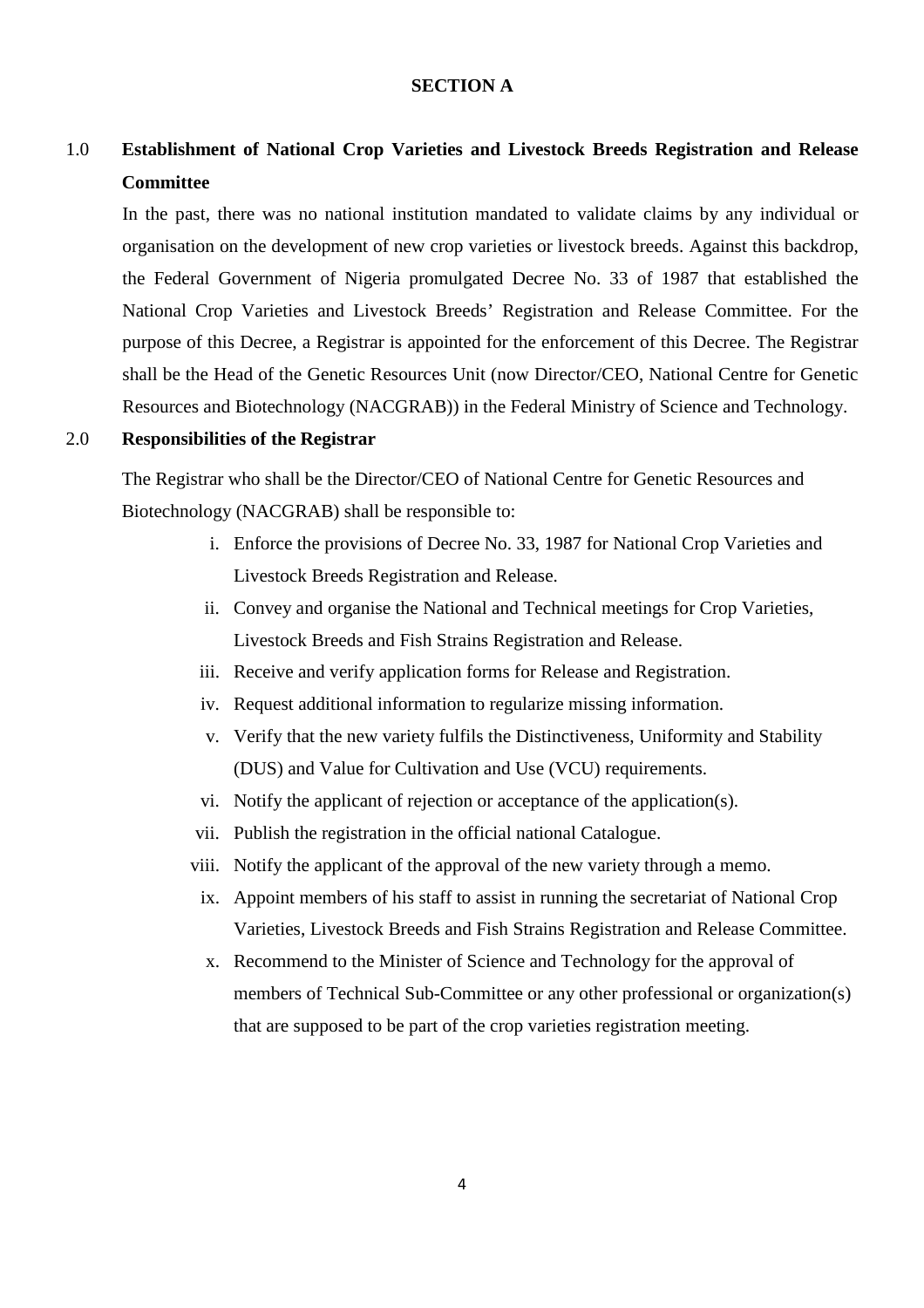#### 3.0 **Composition and Functions of the National Committee**

The National Committee shall comprise of the following members:

- a) A Chairman who shall not be a person employed in the public service of the Federation or of a State to be appointed by the President;
- b) The Director, Federal Department of Agriculture;
- c) The Director of Agricultural Sciences (now Director, Bio-resources technology) Federal Ministry of Science and Technology;
- d) The Head of Genetic Resources Unit, (now Director/CEO, National Centre for Genetic Resources and Biotechnology (NACGRAB)) Federal Ministry of Science and Technology;
- e)The Director, National Seed Service (now Director-General, National Agricultural Seed Council (NASC);
- f) The Chairman, Committee of Deans of Faculties of Agriculture in Nigerian Universities;
- g)The President, Genetic Society of Nigeria (GSN);
- h)Two experienced breeders appointed on their personal merit by the Minister;
- i)One large-scale crop farmer appointed on his personal merit by the Minister;
- j)Two General Managers representing two River Basin Development Authorities from different ecological areas in rotation appointed by the Minister.
- k)The Executive Secretary; Agricultural Research Council of Nigeria (ARCN). (Included later).
- l) The Director General; National Biotechnology Development Agency (NABDA). (Included later).

The Committee shall have power to regulate its own proceedings. The validity of the proceedings of the Committee shall not be affected by reason of-

- (a)Any vacancy in the membership of the Committee;
- (b)Any defect in the appointment of one or more members of the Committee; or
- (c)A person not entitled to do so taking part in its proceedings.

#### **Functions of the National Committee:**

- (a)Receive and process applications for the registration, naming and release of old and new crop varieties, livestock breeds and fish strains;
- (b)Officially release the list of superior crop varieties, livestock breeds and fish strains recommended by any Sub-Committee established for that purpose;
- (c)Approve names for new crop varieties and breeds of livestock certified as new or distinct such that uniformity in nomenclature is ensured;
- (d)Render essential information on the released varieties of crops, livestock breeds and fish strains, their outstanding characteristics, areas of adaptation and the location of foundation seeds or stocks of the released varieties and breeds;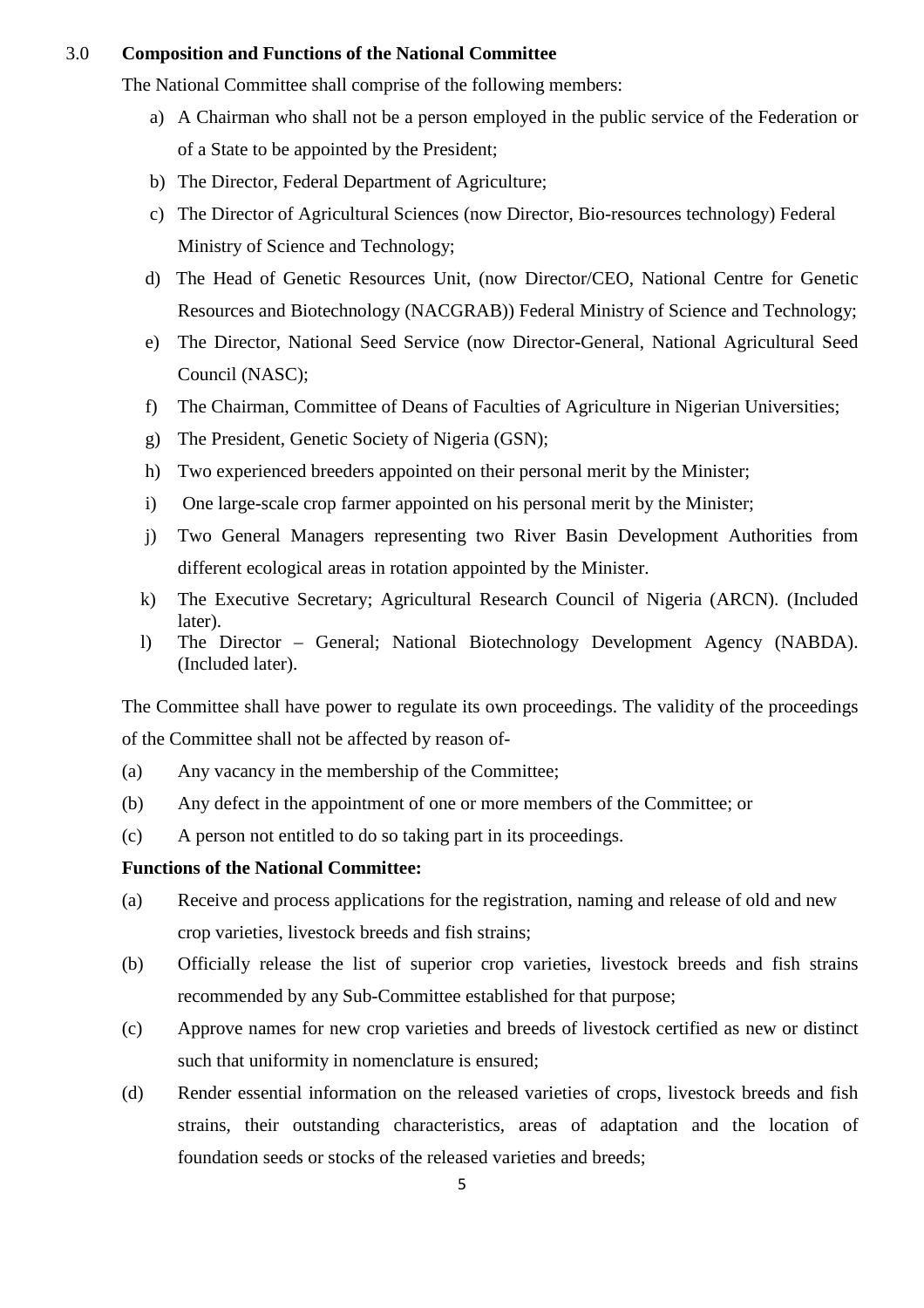- (e) Ensure the maintenance of the National Register for all crop varieties, live stock breeds and fish strains;
- (f)Interact with National Organisations and Institutions concerned with large-scale seed, livestock and fish production;
- (g)Organise, in collaboration with the Genetic Resources Unit (now NACGRAB) of the Ministry of Science and Technology, the maintenance and storage for posterity the germplasm of the registered crop varieties, livestock breeds and fish strains;
- (h) Ensure that any imported crop variety or livestock breed into Nigeria which are required for general distribution and use shall pass through the same process as seeds of new crop varieties and livestock breeds developed by breeders in Nigeria; and
- (i)Formulate policies on matters concerning the validation, registration, naming and release of new crop varieties and livestock breeds which are either introduced or developed in Nigeria.

The National Committee is empowered to appoint such number of Technical Sub-Committees as it thinks fit to consider and report on any matter with which the Committee is concerned.

#### 4.0 **Composition and functions of the Technical Sub-Committee on Crops**

The Technical Sub-Committee on crops shall have as members:

- a) all co-ordinators of National Co-ordinated Research Projects one of whom shall be appointed by the Minister as chairman for a period of four years;
- b) the Head, Genetics Resources Unit (now Director/CEO, NACGRAB) of the Federal Ministry of Science and Technology;
- c) co-ordinators of National Accelerated Food Production Projects and Research Institute;
- d) Two experience breeders appointed on their personal merit by the Minister for a period of four years.

The Technical Sub-Committee shall be charged with the general function of-

- a) providing guidelines for the determination of superiority, homogeneity, distinctiveness and stability of material to be released;
- b) determining guidelines for the testing of new crop varieties and for describing them;
- c) evolving a variety naming system and recommending names for new varieties to the National Crop Varieties and Livestock Breeds Registration and Release Committee;
- d) recommending new varieties for release by the National Crop Varieties and Livestock Breeds Registration and Release Committee for general cultivation in the country; and
- e) Nominating varieties into the National Accelerated Food Production Project and Research Institute for field testing in order to develop production package for the variety.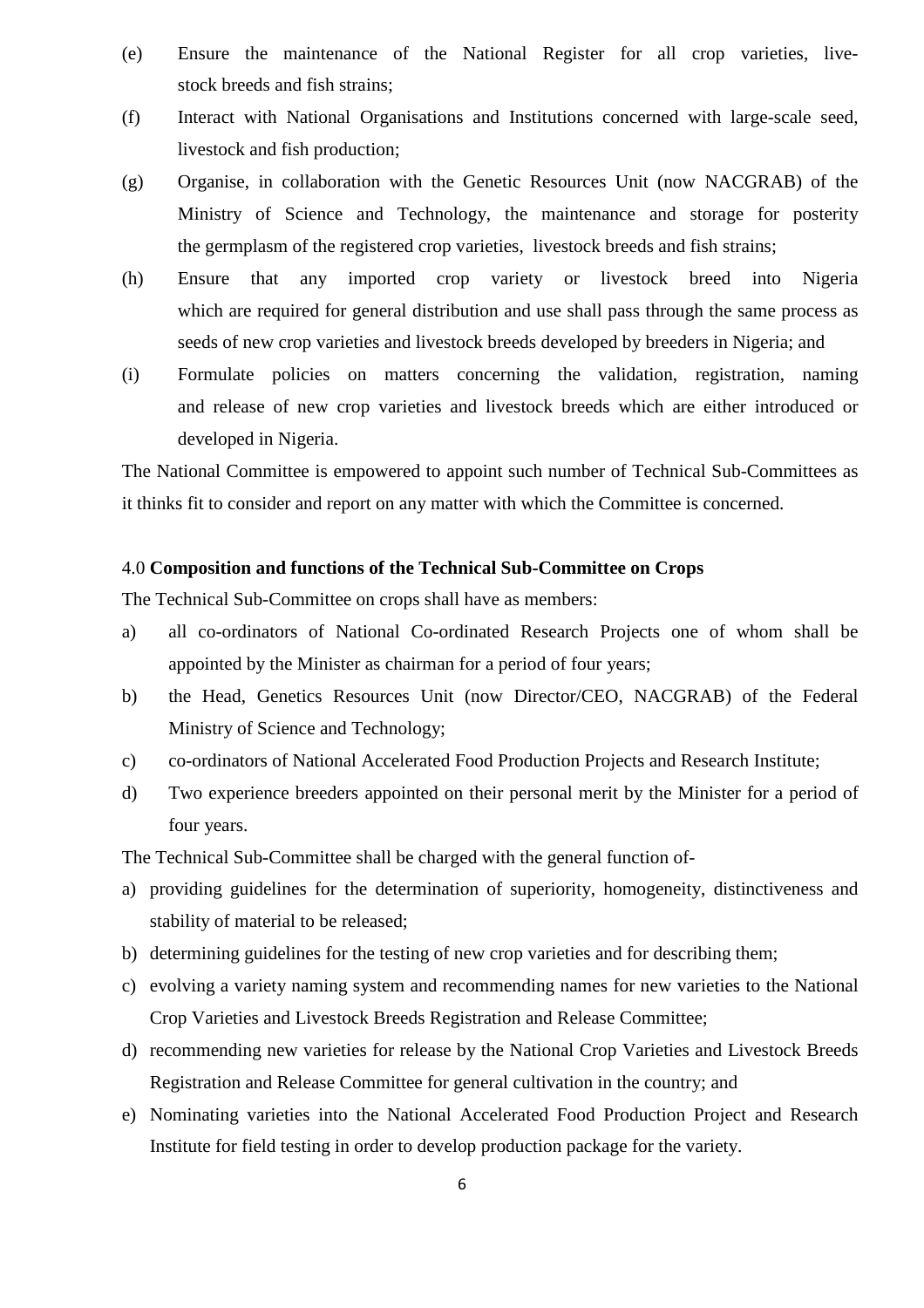#### 5.0 **Purpose of Registration and release of new crop varieties**

The purpose of registration and release of new crop varieties is to ensure that credible and best cultivars are introduced to the public for general cultivation in the region in which they are adapted. It is also to ensure that crops that are introduced to farmers have no harmful effects on the consumer and the environment at large. This enables the farmers to choose varieties of interest for cultivation in the regions in which they are suitable. The process also helps to know the number of crop varieties available to farmers in a particular region and at a given period of time. Lastly, the process helps to identify the gaps and areas of need among breeders, farmers and consumers/industries. Generally, the broad goal of registration and release of new crop varieties is to maximize public benefit.

#### 6.0 **Reasons for breeding new crop varieties**

Plant breeding aims to improve the characteristics of plants so that they become more desirable agronomically and economically. Generally, a successful variety is one with total balance of traits that makes it more profitable for the growers and acceptable to the consumers than any other one they might choose. Some of the reasons for breeding a new crop variety may be as follows:

- 1) Higher yields
- 2) Improved quality: like baking in wheat, cooking in rice, malting in sorghum, vitamin fortified in cassava, quality protein in maize. etc.
- 3) Resistance/tolerance to pests
- 4) Resistance/tolerance to diseases
- 5) Tolerance to abiotic stress like drought, flood, salt and iron toxicity.
- 6) Early maturity
- 7) Good agronomic characteristics like dwarfness in cereals
- 8) Photo- insensitivity
- 9) Elimination of anti-nutritional factors
- 10) Good storability

For the purpose of registration and release; if a crop variety is bred for other characteristic apart from yield, in such case(s), it must be of economic importance and also, the yield factor must not be compromised.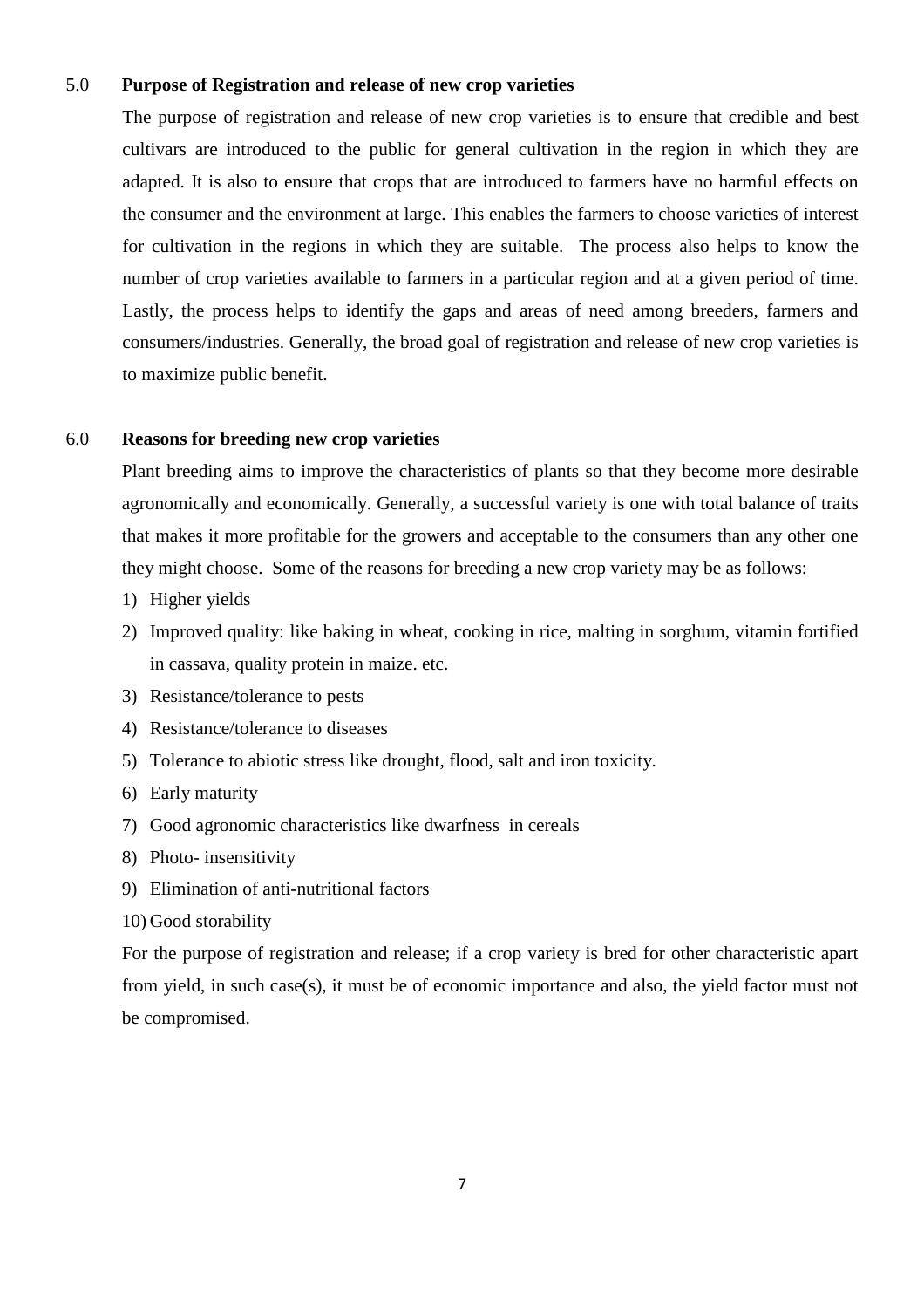#### **SECTION B**

#### **1.0 Requirements for Registration and Release of Crop Varieties**

For a crop to be registered and released as a new variety in Nigeria it must have passed the test for Distinctiveness, Uniformity and Stability (DUS) and as well as for Value for Cultivation and Use (VCU).

- 1. The Distinctiveness, Uniformity and Stability (DUS) is an acronym for:
	- Distinctiveness: new variety should be clearly distinguishable from any other existing varieties in Nigeria
	- Uniformity: individual plant of new variety should be sufficiently uniform at the same growth stages in the expression of their characteristic.
	- Stability: the genetic traits of the new variety should be stable through generations

The DUS test is an internationally recognised procedure standardized mainly for plant variety protection. The test is used to assess novelty of new varieties and also used to gather information regarding the botanical description of new varieties. In DUS test plots, candidate varieties are compared with similar existing varieties (check varieties) where agronomic characteristics (like yield, maturity date, height), morphological characteristics (like colour, shape, and size), physio-genetical characteristics (like tolerance to pest and disease) and general tolerance to biotic and abiotic stresses are evaluated following the International Union for the Protection of New Varieties of Plants (UPOV) guidelines. The DUS test is to be carried out at the On-station or at any designated DUS testing sites for at least 2 years/ two different giving seasons.

- 2. Value for Cultivation and Use (VCU): implies that for a crop to be registered as new variety, it must be beneficial to farming and industrial communities. The objective of VCU test for a candidate variety to be registered are to know:
	- the adaptation and stability across varied environments,
	- agronomic performance,
	- reaction to pests and diseases,
	- resistant/tolerant to abiotic stresses, when compared with existing varieties.

 The VCU test is to be carried out during the multi-locational trial for two years in different environments.

- 3. The variety must have superior/trait performance over the existing ones with the farmers or currently registered variety in Nigeria.
- 4. The variety or its progeny is not detrimental to human or animal health and safety of the environment when grown and used as intended.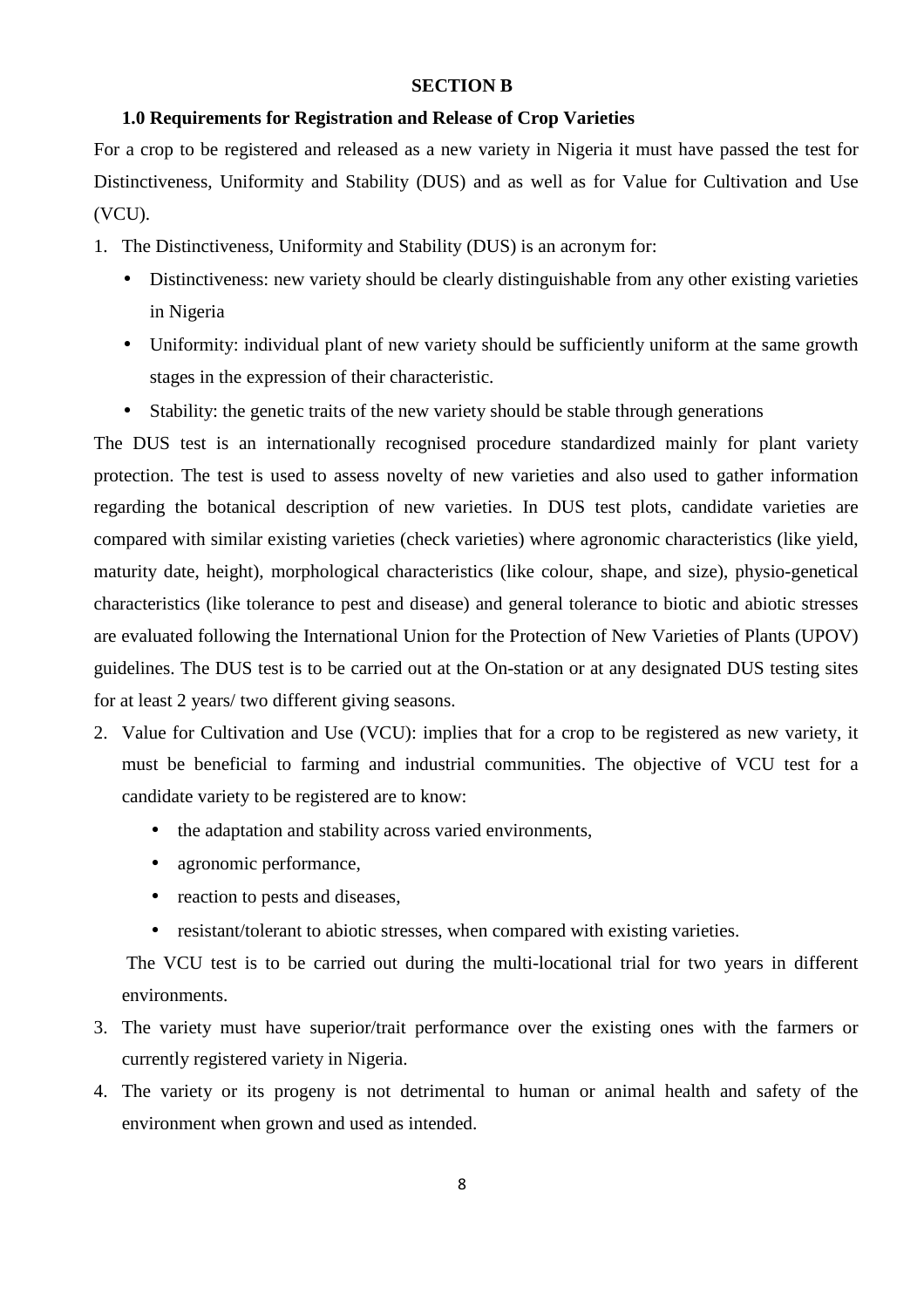- 5. The variety name is not likely to be confused with the name of a variety that had previously been or currently being registered.
- 6. The variety name is not likely to offend the public.
- 7. The variety meets the standard for variety purity established by the International Seed Testing Association (ISTA) for a variety of that specie.
- 8. The variety was monitored by representatives of the Registrar and Technical Sub-Committee on crops during the on-farm trial.
- 9. The variety is officially nominated to the Technical Sub-Committee (Crops) for registration and release and defended by the developing scientist.
- 10. No false statement or misleading information is submitted in support of the nomination for variety registration and release.
- To ascertain that a crop variety meet the DUS and VCU tests, the following trials must be conducted:
- a) On-Station Trial: The On-station trial is conducted by the breeder responsible for the development of the candidate variety within the premises of the research institute/institution. In the On-station trial, the preliminary yield trial is carried out on the candidate's varieties along with the existing ones. Simultaneously, these lines are given to entomologist/pathologist to study the reaction to pests and diseases of economic importance. The food quality and post-harvest traits are also evaluated at this stage. The principal breeder should also carry out the DUS test at this stage according to UPOV guidelines. Only lines that qualify from DUS test, yield, pests and diseases, quality and any other novel traits of interest point of view are recommended for multi-locational trial. On-station trial can take more than a year.
- b) Multi-Locational Trials: These trials are carried out for at least two years across different agroecological zones in Nigeria or at several appropriate locations in case the variety is bred for a particular agro-ecology. During the multi-locational trial, the VCU test is examined. These include adaptability, stability, agronomic performance, resistance/tolerant to biotic and abiotic stresses. It must be carried out in not less than 10 testing sites per year for comparison.
- c) On-Farm Trial: The On-farm trials are used to test a new technology on farmer's field. The purpose is to validate the perception of farmers about the candidate variety whether it will be accepted or not, whether it is better than what they have or not and whether it can be adaptable or not. This trial is carried out on farmer's field for a year/a growing season. The trial is to be supervised by appropriate government extension organisation for the crop and farmer's varieties are compared with the candidate varieties in the process. A year data from at least 10 farmer's field across different agro-ecology is required.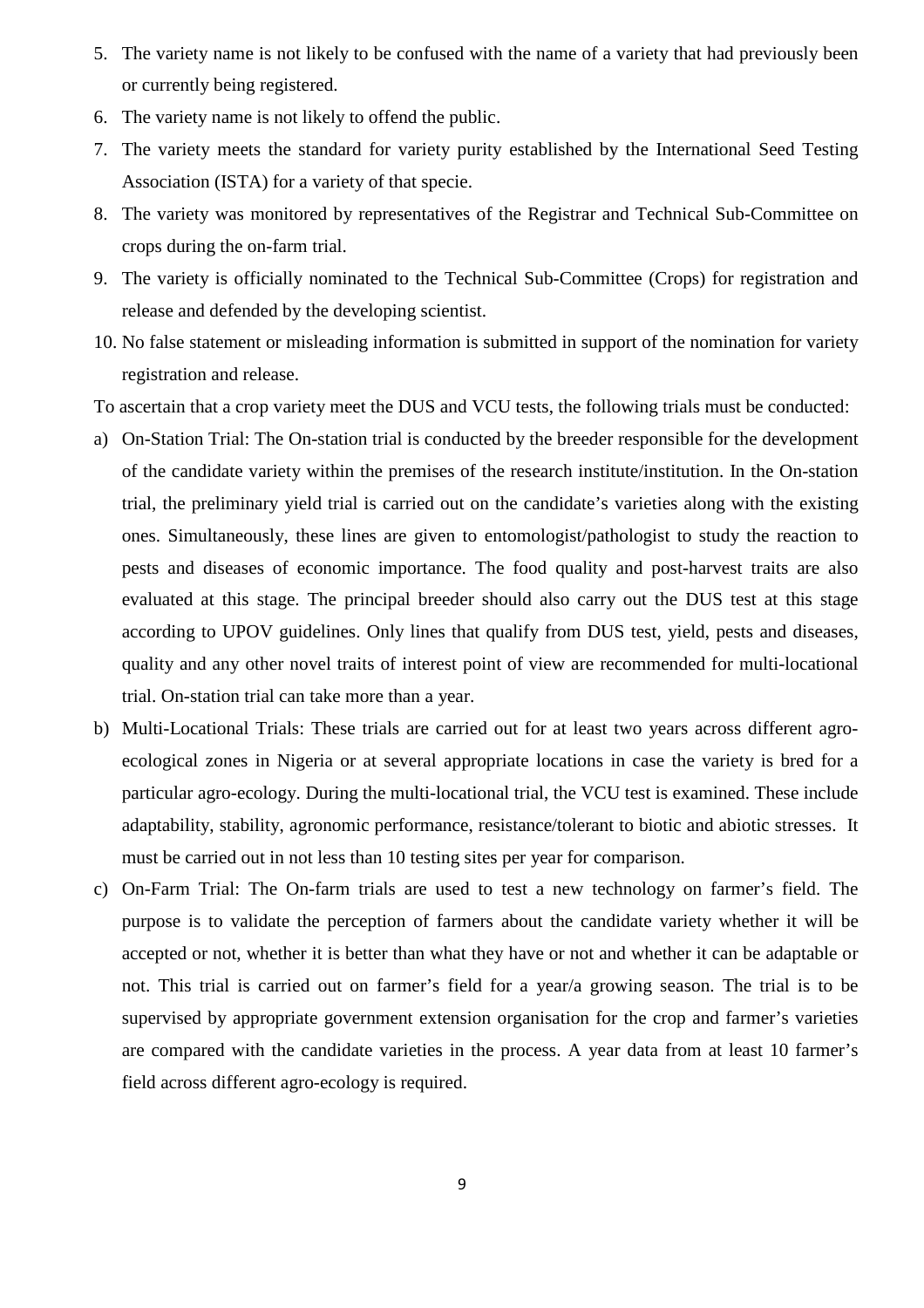#### **EXCEPTIONAL CASE IN PERENIAL CROP SPECIES**

In the case of perennial/long gestation crop species (for example cocoa, oil- palm, rubber, mango, citrus etc.), it is recommended that the multi-locational and on-farm trials should be combined through a farmer's participatory varietal selection. Minimum of two years production data in addition to on- station data should be presented for registration and release of the proposed varieties.

**Note**: All data from these trials should be analysed and presented inform of tables and figures in order of execution along with other relevant documents to the technical committee for registration and release.

#### **2.0 How to nominate a new crop variety for registration and release**

- A. Application and supporting documents must be in English, Nigeria official language.
- B. The guidelines stated below should be followed:
	- i. The document should be typed in double-space leaving a margin of 1-1.5cm on left hand side and 1.5cm on the right side on an A4 sized paper. Upper and lower margins should be 1.5cm
- ii. Font type should be Times New Roman, size 12.
- iii. Total length of the document excluding Tables, Figures and Pictures should not exceed five pages.
- iv. Title of the document should be in CAPS and centralized. This should be followed by Author(s) name(s) (surname first) and affiliations. Authors' titles should not be included.
- v. Scientific names should be italicized.
- vi. Oxford English spelling should be used and consistency of spellings should be maintained throughout the manuscript.
- vii. The content of document should be structured as follows:
	- a. Introduction: This should deal with brief background information and objectives
	- b. Brief methodology for On-Station, Multi-Locational and On-Farm trials.
	- c. Justification for the nomination
	- d. Recommendations
	- e. References: Relevant both in text and references section.
	- f. Tables: It should be clear and simple (e.g. Author may present yearly multi-location trials separately). Current standards should be followed. Names and statistics on variety of reference should be highlighted or made bold.
	- g. Figures: Where necessary, all figures should be clearly presented.
	- h. Pictures: These should elucidate the characteristics of the variety.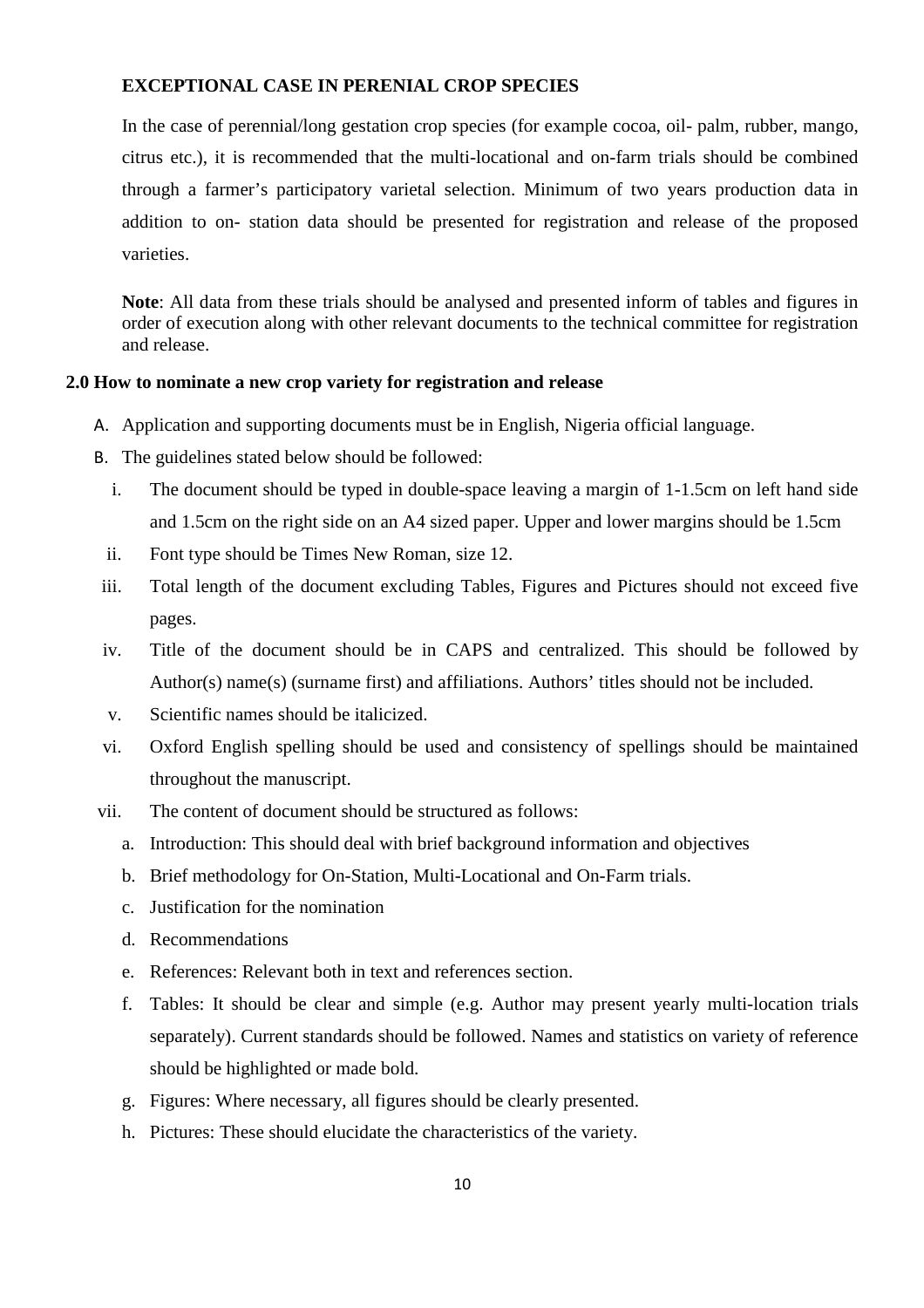- viii. Approved General and Specific descriptors should be attached for each variety.
- C. Applicant must submit 40 printed copies of the documents **at least two weeks before the date of the meeting** to:

**The Registrar,** 

**National Crop Varieties and Livestock Breeds Registration and Release Committee c /o National Centre for Genetic Resources and Biotechnology (NACGRAB) Moor Plantation, P.M.B 5382, Ibadan** 

**Nigeria.** 

#### **Tel: +2348034221101 or +2348065152346**

**E-mail**: varietyreleasenigeria@gmail.com

- D. The crop variety registration and release committee meeting usually holds once a year, (around November/December). But with funding supports, it can hold twice in a year. The Registrar would have sent the date/period of the meeting six weeks earlier. **Note that any nomination later than two weeks before the date of the meeting will not be entertained but deferred till another meeting.**
- E. The representative of the nominating/developing institution will make a power point presentation on the nomination at the Technical Sub-Committee meeting. Thereafter, the committee will deliberate upon the nomination, whether it should be accepted or rejected. The Technical Sub-Committee will recommend only the varieties that meet the requirements stated above to the National Committee meeting for final deliberation and approval. When a variety is registered, the Registrar issues a certificate of registration and release to the applicant. Only one certificate is granted per variety.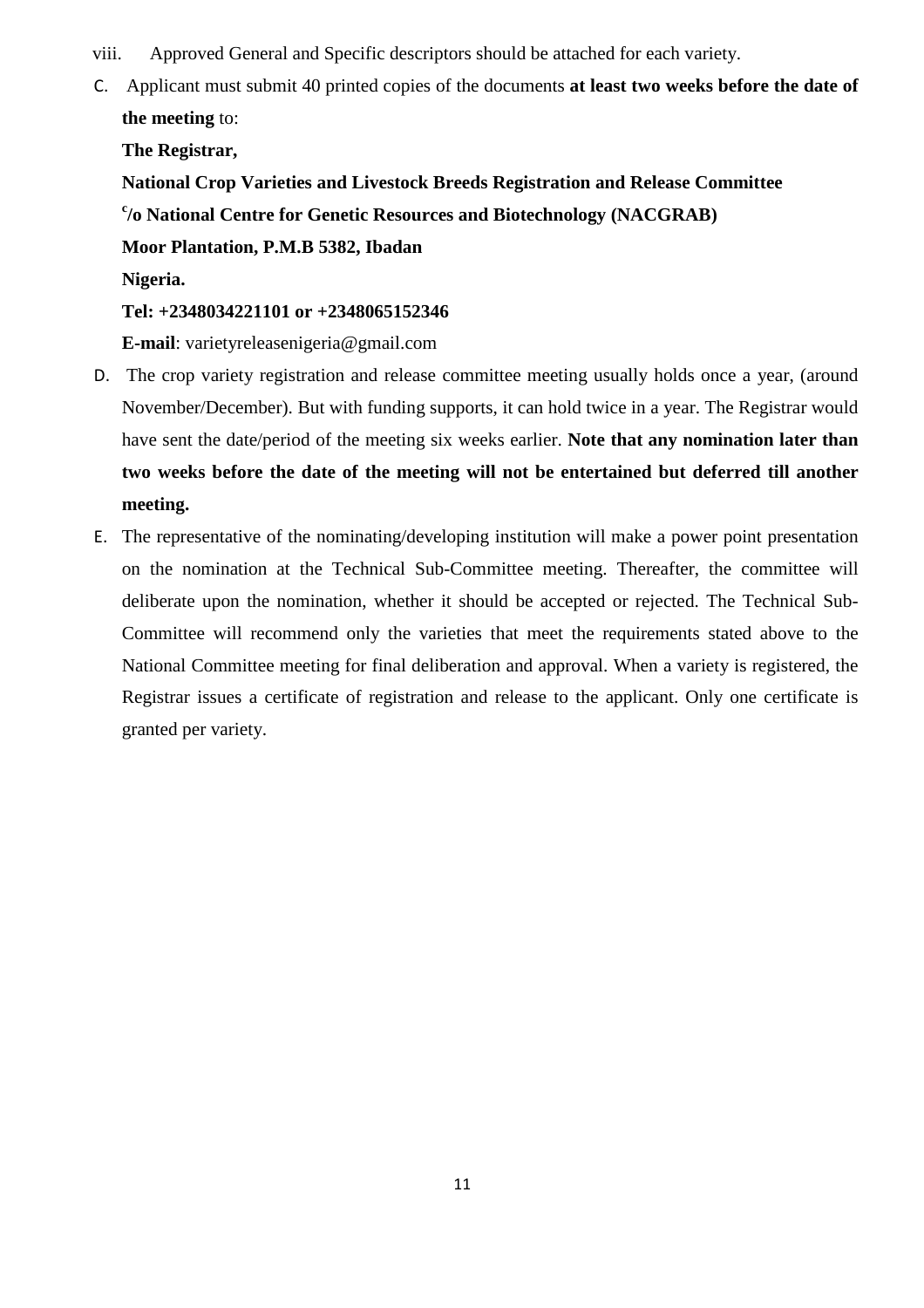# **DIAGRAMMATIC REPRESENTATION OF THE PROCEDURE FOR REGISTRATION OF CROP VARIETY IN NIGERIA**

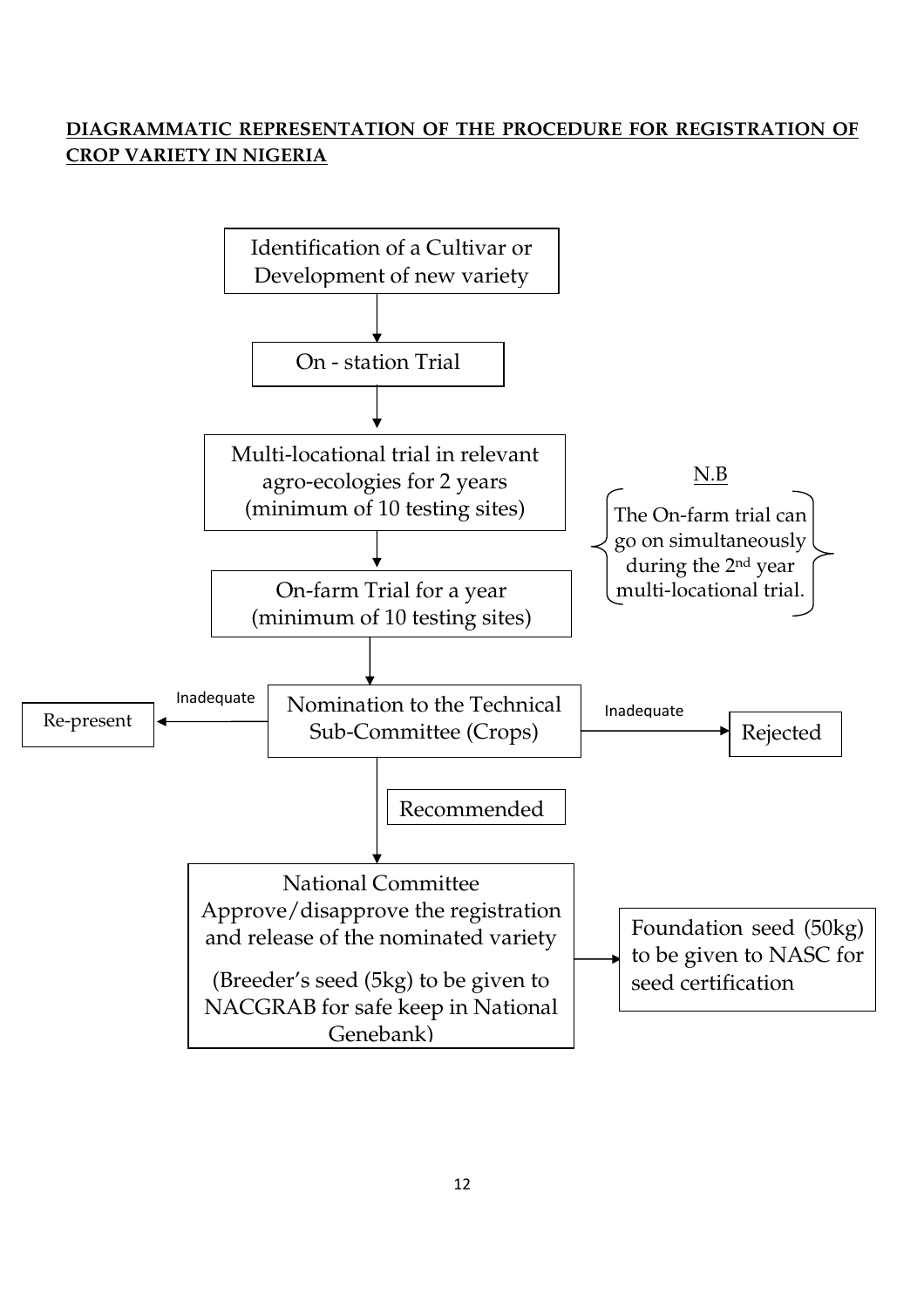#### **3.0 Crop descriptor**

There are two crop descriptors to be completed by the applicant. One is General and the other is Specific. The General descriptor outline is the same for all crops while the Specific descriptor as the name implies is specific for the crop nominated for registration and release. A format for the General descriptor is as follows:

| S/N            | Old                             | <b>New</b>                          |
|----------------|---------------------------------|-------------------------------------|
| $\mathbf{1}$   | Specie:                         | Common and Botanical name of crop:  |
| $\overline{2}$ | Name of variety:                | Name of variety: (i) New Name:      |
|                |                                 | (ii) Old Name:                      |
| $\overline{3}$ | Old name of variety:            | Genetic origin/source:              |
|                |                                 |                                     |
| $\overline{4}$ | Origin/source:                  | Type of variety:                    |
| 5              | Type of variety:                | Pedigree of variety:                |
| 6              | Pedigree :                      | <b>Breeding Technique:</b>          |
|                | Name and address of developing  | Name of developing organization(s): |
| 7              | and releasing organization :    |                                     |
| 8              | Morphological characteristics : | Name of releasing organization/     |
|                |                                 | Maintainer:                         |
| 9              | Adaptation:                     | Name of developing scientists :     |
| 10             |                                 | Name of collaborating scientists:   |
| 11             | Days to maturity :              | Adapted agro-ecology:               |
| 12             | Potential yield :               | Days to maturity :                  |
| 13             | Pest and disease tolerance :    | Potential yield(t/ha):              |
| 14             | Outstanding characteristics :   | Actual yield(t/ha):                 |
| 15             | Nutrient content:               | Reaction to pests and diseases:     |
| 16             | Year of release:                | Outstanding characteristics:        |
| 17             |                                 | Nutrient content:                   |
| 18             |                                 | Year of nomination for release :    |

#### **General Descriptor format**

#### **4.0 Who can develop a new crop variety for registration and release?**

The bottleneck on who can develop new crop varieties in Nigeria has been removed. The door is now open to only registered organisations in the country under the following categories:

i) National Agricultural Research Institutes ( NARI's) in Nigeria,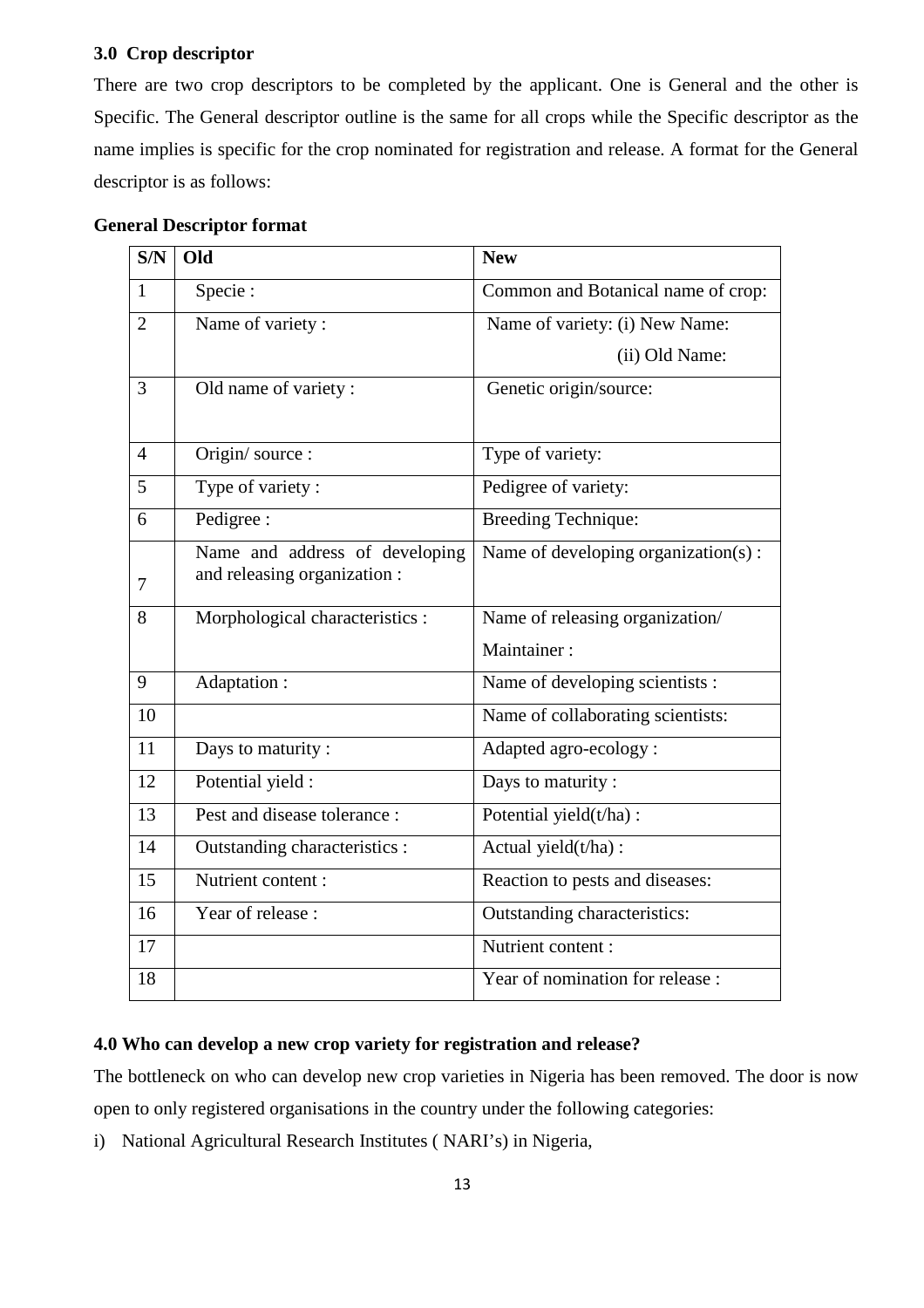- ii) Universities in Nigeria,
- iii) Consultative Group on International Agricultural Research (CGIAR) Centres,
- iv) Private Seed Companies and
- v) Non-Governmental Organisations (NGOs).

All crops cultivated in Nigeria have their co-ordinating research institutes (see Appendix I), where there is a national crop co-ordinator. If a new variety is developed by any other organisation apart from the co-ordinating institute, such organisation should work harmoniously with the coordinating research Institute to evaluate the varieties. Therefore, every nomination to the Registrar should be routed through the coordinating research Institute.

#### **5.0 Rejection of a variety nominated for registration**

A variety nominated for registration and release will be rejected if it is found not to meet any of the requirements for registration and release. However, it is at the discretion of the National and Technical Sub-Committees to decide whether such variety can be represented in another meeting provided expected requirement(s) have been met.

#### **6.0 De-registration of an already registered and released variety**

An already registered and released variety can be deregistered if the Committee discovers that:

- (a) The variety has an adverse effect on Nigerian agricultural and food system.
- (b) The variety or its progeny may be detrimental to human or animal health and safety, or the environment.
- (c) False or misleading information was submitted as part of the application.
- (d) The variety has been found to be indistinguishable from another variety already registered or known to exist.

In any of these cases, NACGRAB and NASC will lawfully mandate the organisation that developed the variety to withdraw it from the public.